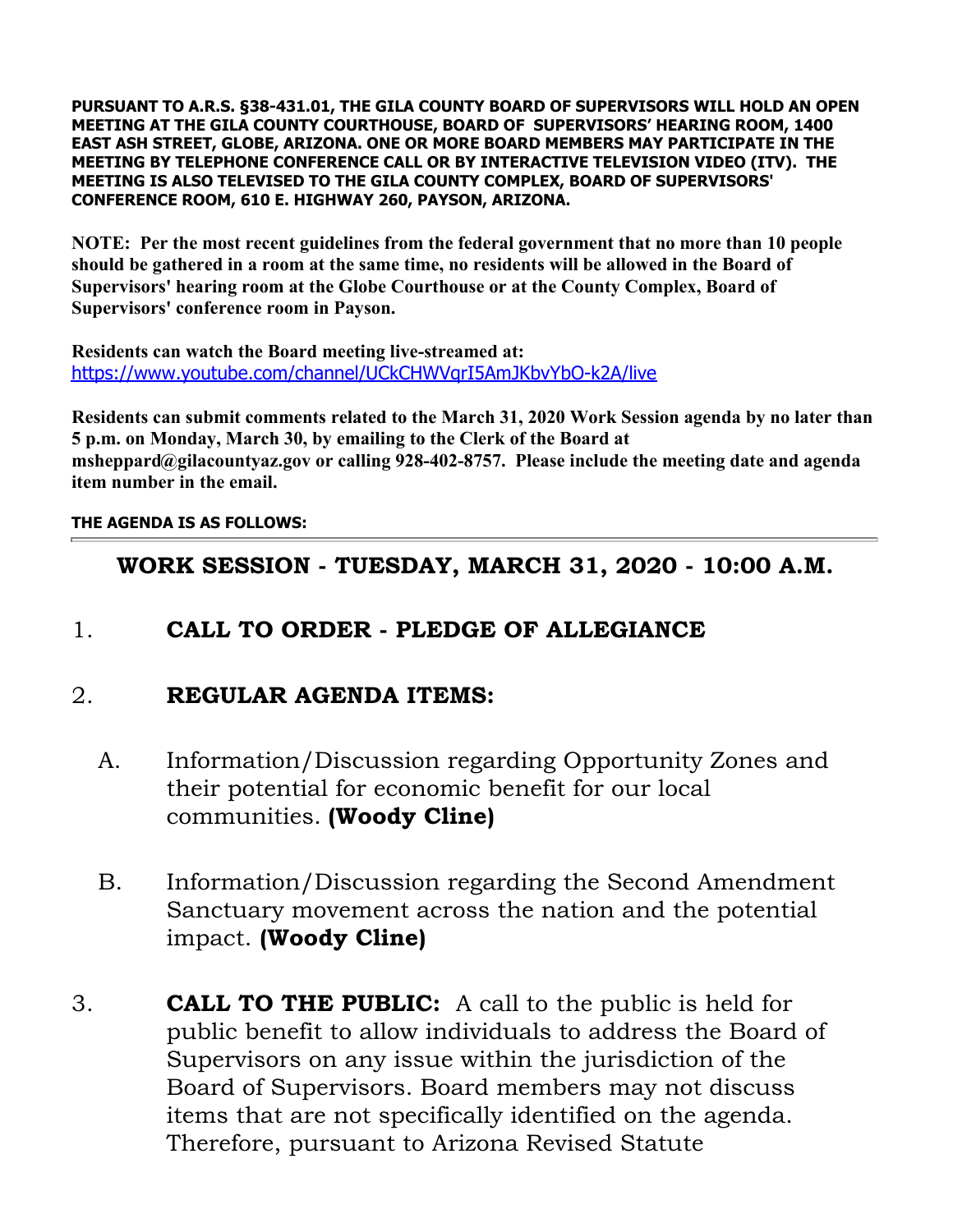§38-431.01(H), at the conclusion of an open call to the public, individual members of the Board of Supervisors may respond to criticism made by those who have addressed the Board, may ask staff to review a matter or may ask that a matter be put on a future agenda for further discussion and decision at a future date.

4. At any time during this meeting pursuant to A.R.S. §38-431.02(K), members of the Board of Supervisors and the County Manager may present a brief summary of current events. No action may be taken on information presented.

IF SPECIAL ACCOMMODATIONS ARE NEEDED, PLEASE CONTACT THE RECEPTIONIST AT (928) 425-3231 AS EARLY AS POSSIBLE TO ARRANGE THE ACCOMMODATIONS. FOR TTY, PLEASE DIAL 7-1-1 TO REACH THE ARIZONA RELAY SERVICE AND ASK THE OPERATOR TO CONNECT YOU TO (928) 425-3231.

THE BOARD MAY VOTE TO HOLD AN EXECUTIVE SESSION FOR THE PURPOSE OF OBTAINING LEGAL ADVICE FROM THE BOARD'S ATTORNEY ON ANY MATTER LISTED ON THE AGENDA PURSUANT TO A.R.S. §38-431.03(A)(3).

THE ORDER OR DELETION OF ANY ITEM ON THIS AGENDA IS SUBJECT TO MODIFICATION AT THE MEETING.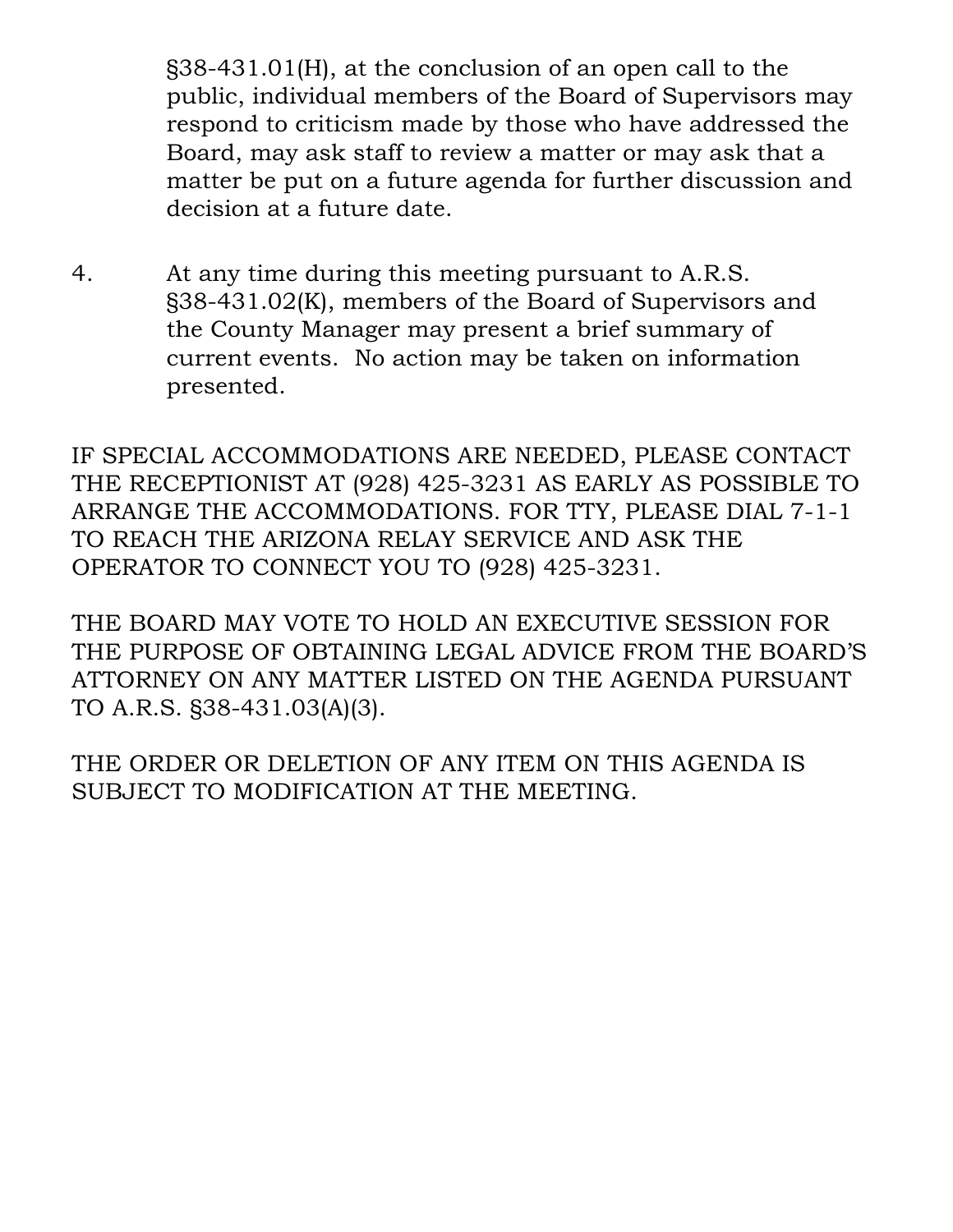### **ARF-5989 2. A.**

### **Work Session**

Meeting Date: 03/31/2020 Submitted For: Woody Cline, Member, Board of Supervisors Submitted By: Cathy Melvin, Executive Assistant Department: Board of Supervisors-District 3

### Information

### Request/Subject

Discussion and overview of Opportunity Zones and how they can benefit communities and economic development efforts.

#### Background Information

Opportunity Zones is a community development program established by Congress in the Tax Cuts and Jobs Act of 2017 to encourage long-term investments in low-income urban and rural communities nationwide. The chief executives of each state and territory had 90 to 120 days from December 22, 2017 to designate up to 25 percent of the total number of low-income census tracts in a state as Opportunity Zones. The Opportunity Zone program comes under the direction of the Department of Treasury.

Supervisor Cline became aware of this program on February 20, 2018 while attending a small town mayor's meeting in Hayden, AZ. The deadline for submission of census tracts was Friday, February 23, 2018. The Treasury Department released a list of Opportunity Zone-eligible contiguous tracts and a map with those tracts which was made available to the counties. County staff reviewed the maps to determine the most beneficial tracts regarding the potential for development. After discussing the list of eligible tracts with the managers from Miami and Globe and county staff, 3 tracts were submitted to the Arizona Commerce Authority for submission to the Governor's Office.

#### Evaluation

It would be beneficial for the Board of Supervisors to receive information regarding Opportunity Zones and the potential for long-term investments in our communities. Providing information to the Board of Supervisors will be Keith Watkins with the Arizona Commerce Authority and Jimmy Morales with OZ Task Force.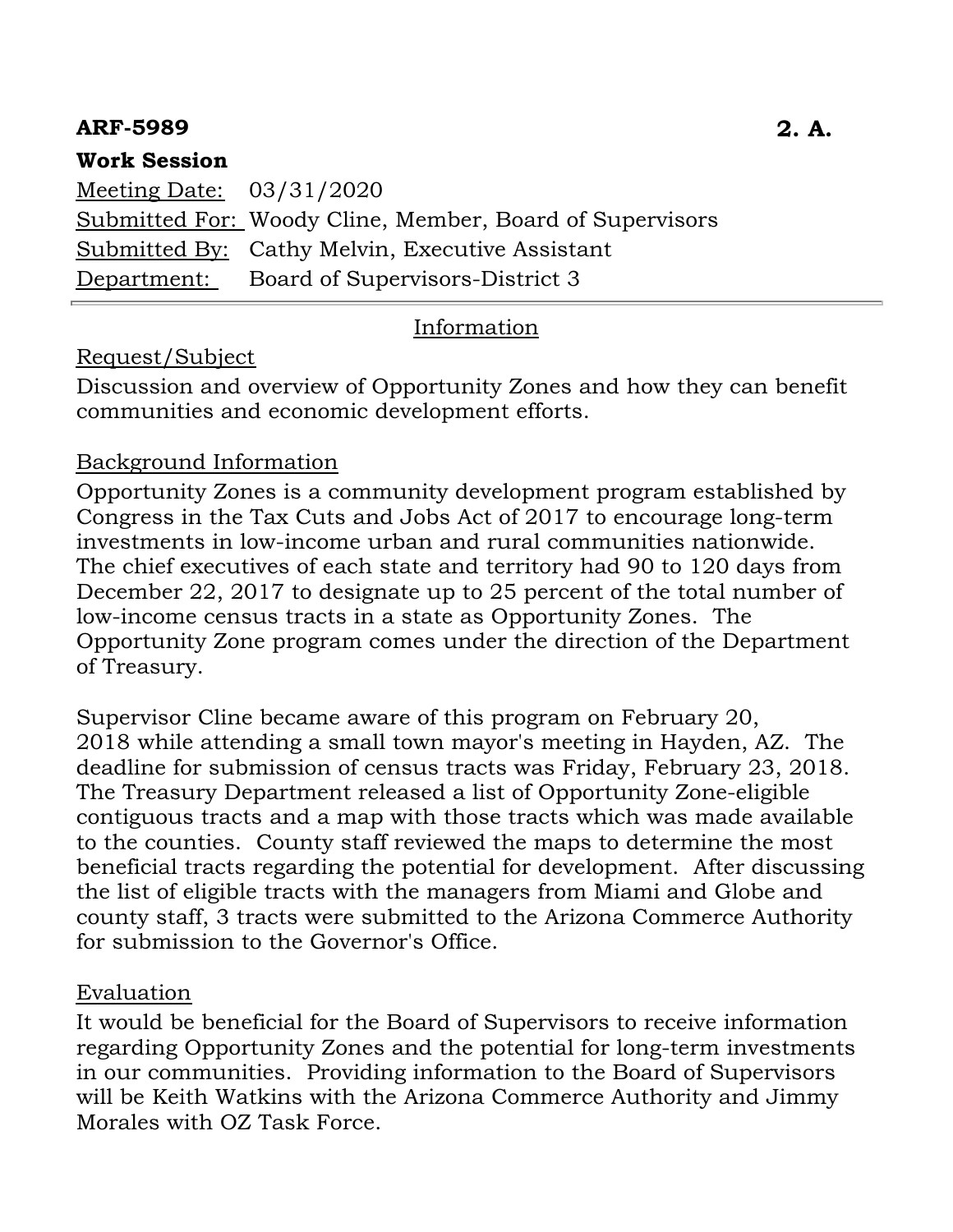# **Conclusion** N/A

## **Recommendation** N/A

### Suggested Motion

Information/Discussion regarding Opportunity Zones and their potential for economic benefit for our local communities. **(Woody Cline)**

## **Attachments**

*No file(s) attached.*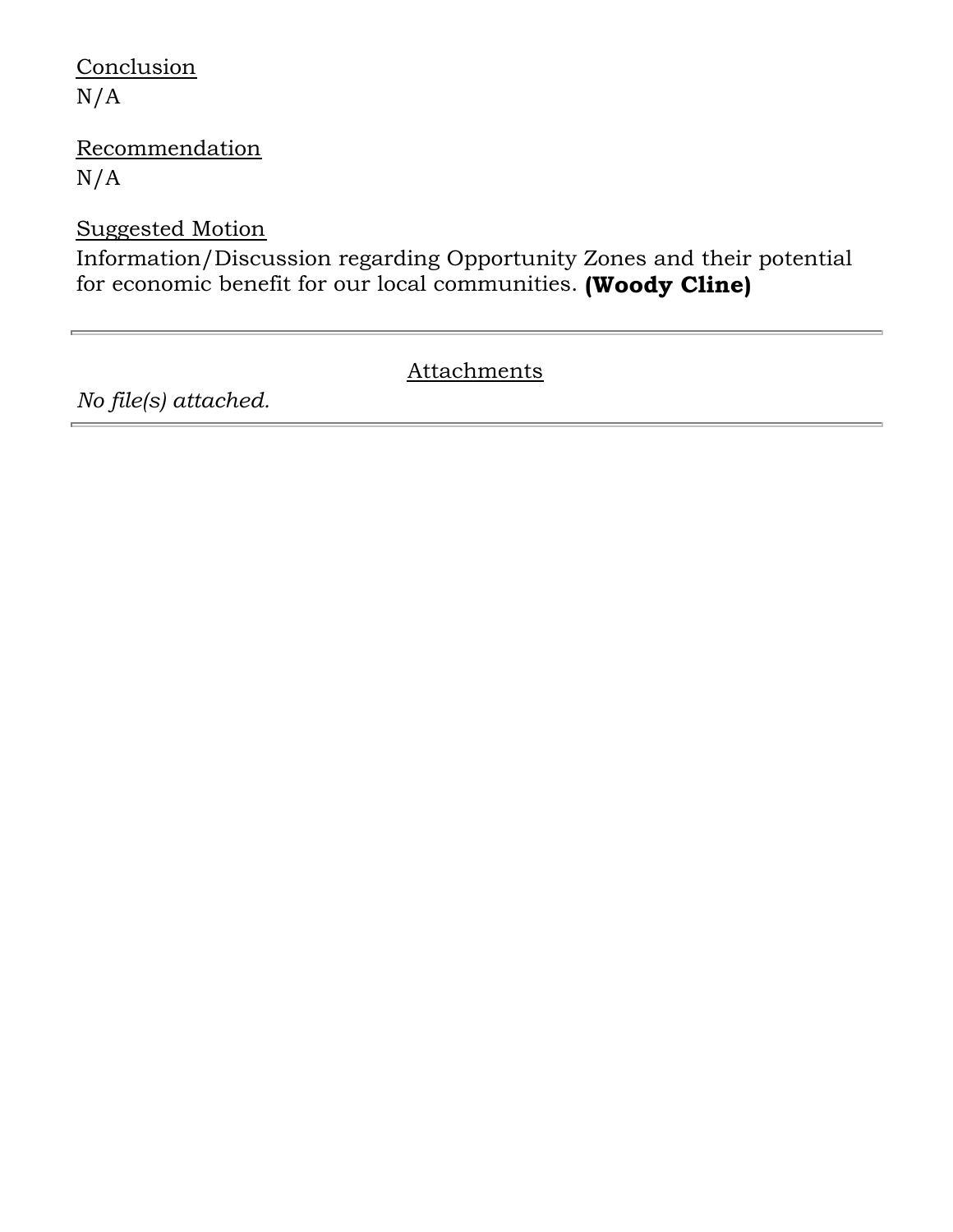## **ARF-5991 2. B.**

### **Work Session**

Meeting Date: 03/31/2020 Submitted For: Woody Cline, Member, Board of Supervisors Submitted By: Cathy Melvin, Executive Assistant Department: Board of Supervisors-District 3

## Information

## Request/Subject

Discussion regarding the background and purpose of a county declaring it is a "Second Amendment Sanctuary County".

### Background Information

Second Amendment sanctuary, also known as a gun sanctuary, refers to states, counties or localities in the United States that have adopted laws or resolutions to prohibit or impede the enforcement of certain gun control measures perceived as violative of the Second Amendment such as universal gun background checks, high capacity magazine bans, assault weapon bans, red flag laws, etc.

#### Evaluation

It would be beneficial for the Board of Supervisors to receive information regarding the potential impact and benefit to our citizens, if any, regarding the adoption of a resolution declaring Gila County as a Second Amendment Sanctuary County.

Conclusion N/A

#### Recommendation

Staff recommends that it would be beneficial for the Board of Supervisors to discuss the Second Amendment Sanctuary movement that has developed across the nation.

#### Suggested Motion

Information/Discussion regarding the Second Amendment Sanctuary movement across the nation and the potential impact. **(Woody Cline)**